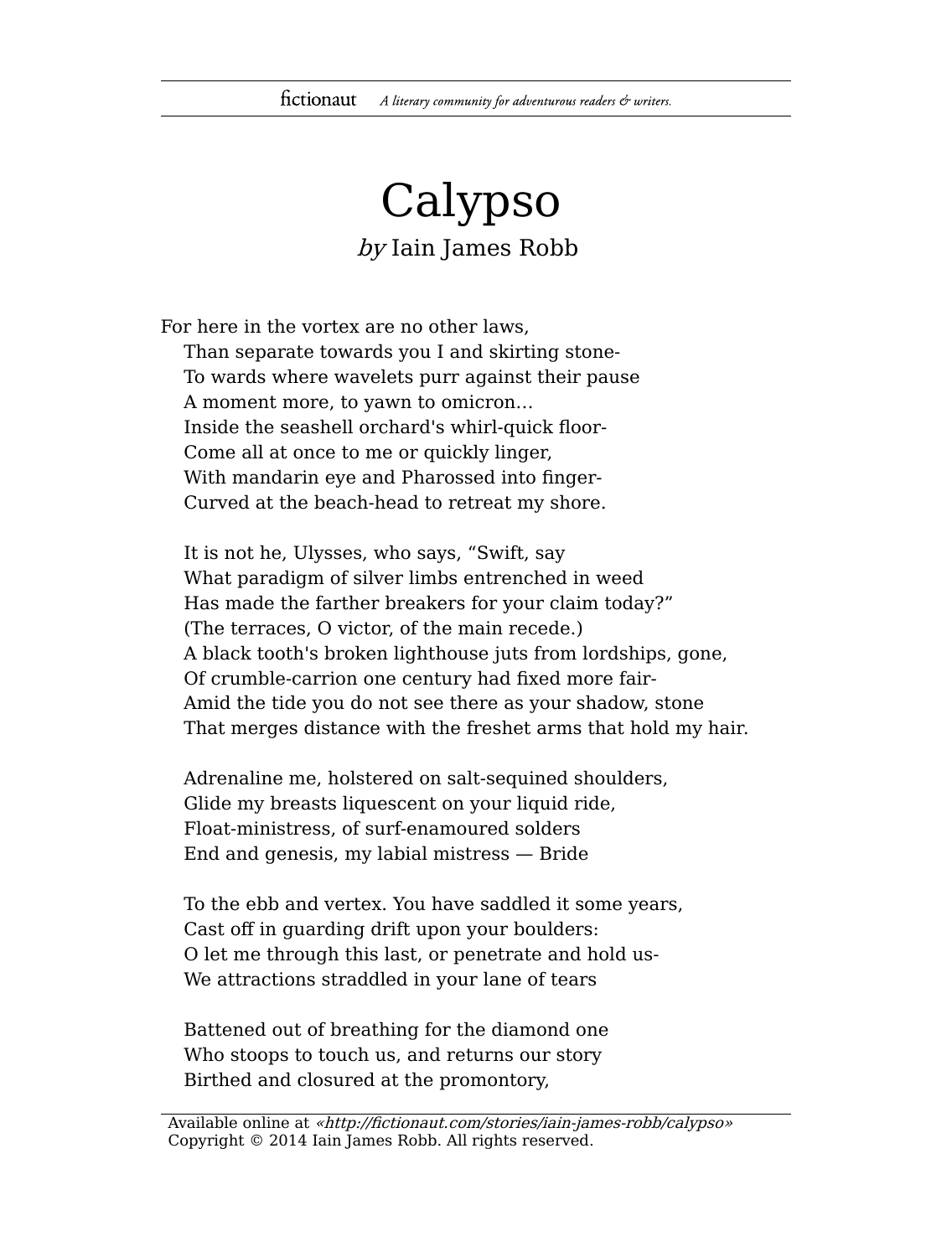Where you, reverbed again in absence, come.

Our sentinel, of silence, sapphire, sun…

When were you left there? Have I come at last To save no saviour but the sieve and screen, For the abrasive rains that let no moondrops in That can parse your silence, and the agile cast Of motions too slow for an hour to hold. Wash over, tree, with limbs of whey and gold, With red, and whiteness as contrite as sin

That shudders timidly into due beatitude; It is not he, but  $I - you$  can yet keep this flower I leave you, beached, ah my meridian tower; For you the shipwreck dolls and wings were strewed Of the fingerpuppets men had built to skim

The moon-blanched meadows and carnelian furrows, That drink the equal apples of each moon and sun… Hands strive to, yours, but born of stranger shallows, Tear down your tower: flower, bud, and turn: Release your breast to ships and frigid seraphim Unloaded, way from where no skiffs return.

If hair were still as final hails the gales cut loose, Let drift to nothing herewards, turn, white love, to circle: The sign of Pisces be our light, your carnal oracle, No longer chained awaiting for the sons of Zeus…

Whose flight from Troy was norwards from your wanting core, Your Ararat above my pass, to star these reefs With limbs that droop at venture, oh my Sinai, shore Of broken beams and harvestings in interleaf,